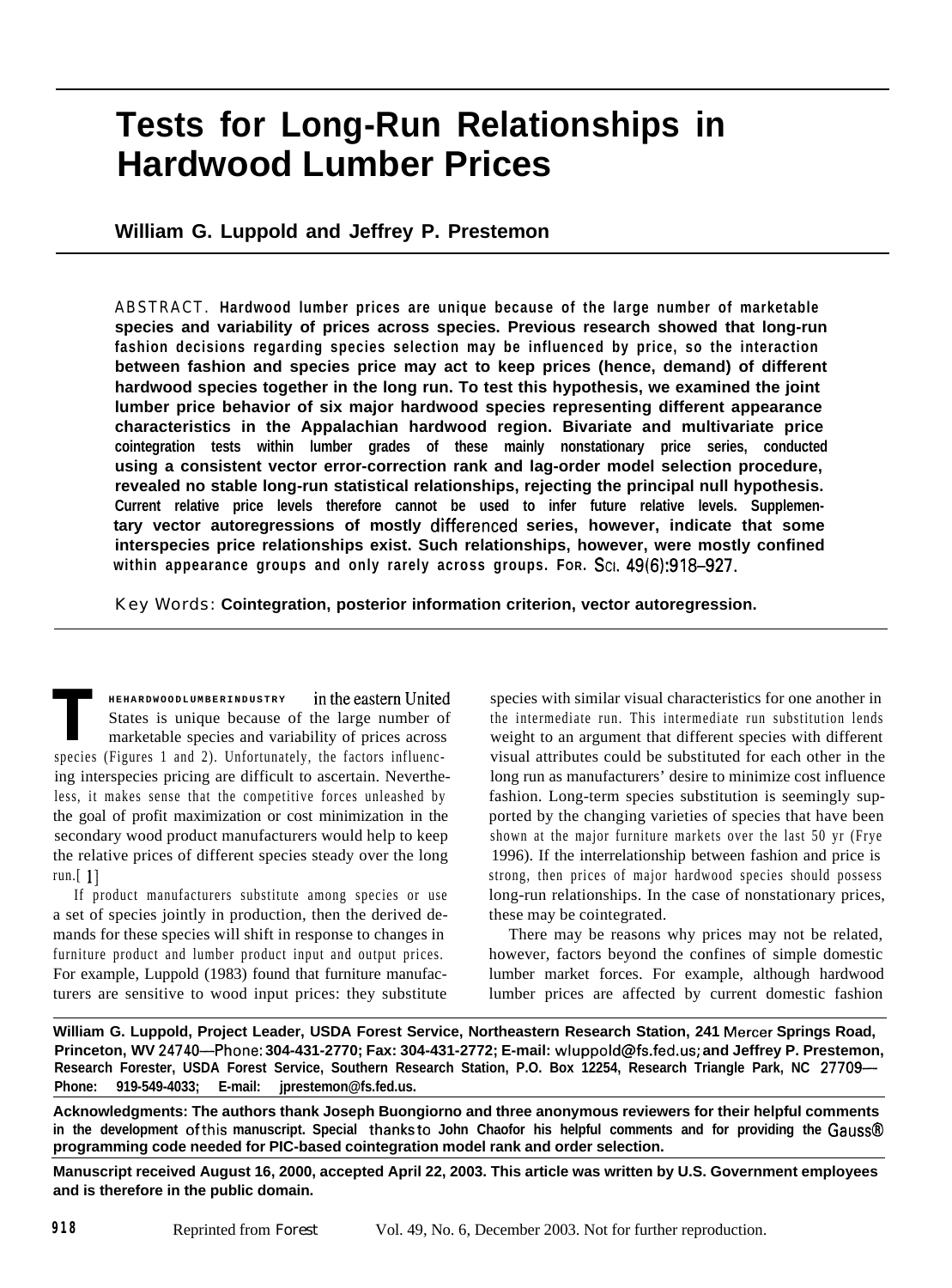

**Figure 1. Hardwood lumber FAS of major species, 1953:1-2002:2, nominal.**

considerations, they are also influenced by export demands and domestic supply. Similarly, furniture fashions are influenced by intangible demographic and lifestyle factors in addition to prices of materials. Furthermore, increasing incomes may enable consumers to absorb the increasing price of furniture resulting from increased lumber price with little noticeable change in consumption. If the influence of these other factors overrides the interaction between price and fashion, then prices of major hardwood species may not be cointegrated.

The objective of this research is to determine whether prices for the major species and grades of hardwood lumber used by the secondary hardwood processors are interrelated in the long run. We apply statistical techniques that identify the time series characteristics of different species and estimate whether long-run relationships exist between them. Our argument is based on the hypothesis that long-run relationships may exist between and among species prices because these species are all used in the same aggregate production process.

#### **Associated Literature**

Although there has been little analysis of the interrelationship of hardwood lumber prices across qualities and species within a region, there has been considerable research on the relationships of softwood forest product prices across space. The results of that research can provide insights into the current analysis.

Much of the research in long-run price relationships in forest products has focused on spatial price relationships, often in the context of the Law of One Price (LOP). These include Uri and Boyd's (1990) evaluation of co-movements of prices across regions for U.S. softwood lumber; Jung and Doroodian's (1994) LOP tests for the U.S. softwood lumber market; Murray and Wear's (1998) bivariate cointegration tests to evaluate the long-run relationships between Western and Eastern U.S. softwood lumber prices; and Hlnninen's



**Figure 2. Hardwood lumber FAS of major species, 1953:1-2002:2, consumer price index deflated (1982-1984 = 100).**

(1998) study of whether LOP-consistent market behavior could be isolated in softwood lumber imports into the United Kingdom. Work on other products includes Buongiorno and Uusivuori's (1992) research into Canadian wood pulp and paper price relationships; Alavalapati et al.'s (1997) analysis of Canadian wood pulp prices; Prestemon and Holmes' (2000) examination of southern pine stumpage price spatial relationships in the context of Hurricane Hugo; and Nagubadi et al.'s (2001) examination of hardwood stumpage price spatial relationships to evaluate market integration.

Another class of analyses has examined interspecies price relationships for lumber without examining long-run price linkages. Hseu and Buongiorno (1993) evaluated the species substitutability for U.S. imports of Canadian softwood lumber and between Canadian and U.S. softwood. That research concluded that some softwood species are substitutes and others are complements. Lewandrowski et al. (1994) similarly studied interspecies softwood lumber price relationships but instead focused on U.S. softwood lumber species and their relationship to an aggregate Canadian softwood product. Like the result of Hseu and Buongiorno (1993), these authors identified significant substitution and complementary relationships among softwood species.

These studies suggest that prices for a homogeneous good may be commonly interrelated across space, implying nearly one-for-one changes in prices across regions, but that prices of specific lumber species consumed in the United States may not be so directly related. The literature also provides examples of how cointegration testing (e.g., Engle and Granger 1987, Stock and Watson 1988, Johansen 1991, Reinsel and Ahn 1992) may be useful for evaluating the long-run relationships among prices. Cointegration testing may also be a useful framework for evaluating long-run hardwood lumber species price relationships because the framework does not require data on hardwood lumber production, which are not generally available. Before a procedure to investigate the interrelationship between hardwood species prices is described and tested here, we review some of the distinct features of the hardwood market and species.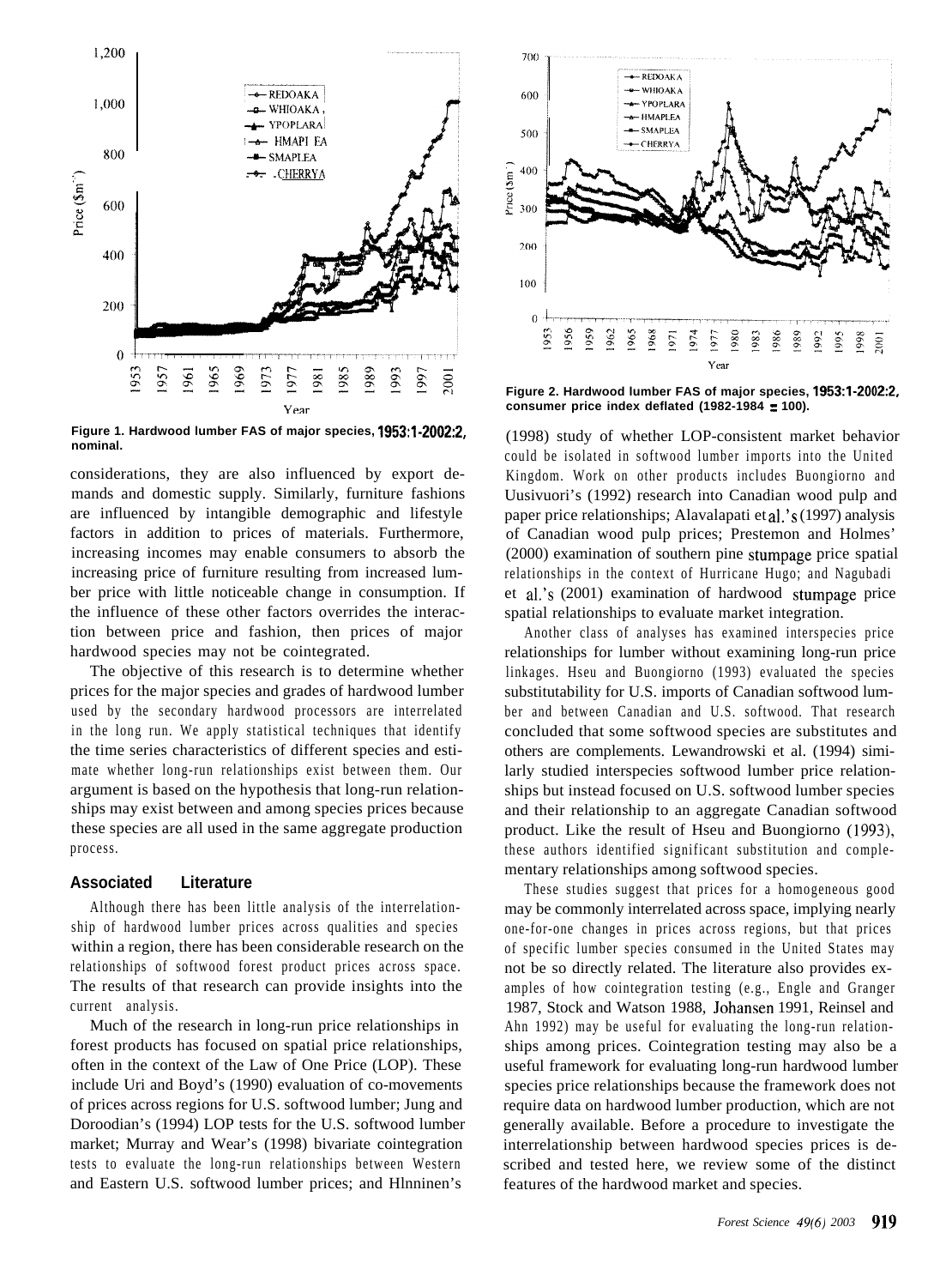## **Interspecies Relationships for Hardwood Lumber**

The markets for higher grades of hardwood lumber tend to be style-oriented with one species or group of species predominant at different times (Frye 1996). Hardwood species substitutability and complementarity in appearance applications is a function of wood characteristics. Functionality of each species is affected by color, wood hardness and workability, ring width and ring visibility, luster, odor, grain straightness, and porosity (wood minute structure) (e.g., p, 240-349, Panshin and de Zeeuw 1980). Among the various hardwood species, porosity can be used as a means to identify demand groups of economic consequence. Ring-porous species include red and white oaks (Quercus spp.); diffuseporous species include hard maple *(Acersaccharum* Marsh., *A. nigrum* Michx.), soft maple *(Acer rubrum* L., *A. saccharinum* L.), and yellow-poplar *(Liriodendron tulipifera* L.); and semiring-porous species include blackcherry *(Prunus serotina* Ehrh.).

A study of major furniture manufacturers in North Carolina and Virginia found that ring-porous species substituted for one another, and diffuse-porous species also substituted for one another (Luppold 1983). Luppold also found that the cross price elasticities of demand for most hardwood lumber species consumed by furniture manufacturers were positive with respect to the prices of most other hardwood species. The exception was yellow-poplar, which had a negative cross price elasticity, suggesting that its demand is complementary to the demand for other furniture species.

While there appears to be some substitution of similar species in the intermediate run, the long-run price relationships of species with dissimilar appearances may be more complex. For example, in 1953 the price of grade No. 1 Common (1C) yellow-poplar was higher than that of northern red oak *(Quercus rubra* L.). Although in 1973 the prices of these two species were nearly identical, by 1996 the price of red oak was 109% higher than that of yellow-poplar. In another example, hard maple was priced higher than northern red oak and lower than yellow-poplar in 1953, priced similarly to these species in 1973, followed a similar relative price decline as yellow-poplar until the late 198Os, started to increase in the 199Os, and finally exceeded the price of red oak again, by 40%, in 2002.

#### **Model Development**

Empirical analyses of short-run price relationships such as those described in a production function-based analysis may be useful for quantifying the short-run effects of policies and market shocks, but their empirical estimates carry little information about whetherprices maintain stable relationships over long sweeps of time. Observed swings in hardwood price ratios may hide stable long-run relationships over these longer time scales. However, statistical techniques may be used to determine whether such relationships actually exist.

From a statistical standpoint, whether long-run relationships among variables exist depends first on the order of integration of comparison variables, and integration order then guides subsequent multivariate analyses. The long-run

relationships among stationary,  $Z(O)$ , variables are trivialtheir levels can be established through autoregression and their linear combinations are stationary processes that can be explored, for example, by estimating vector autoregressions (VARs). Nonstationary,  $I(p)$   $(p > 0)$  processes have variances that increase with time, implying that their long-run levels become progressively more uncertain. Evaluation of relationships among nonstationary variables requires a different approach from simple VAR estimation.

Engle and Granger (1987) described one way of evaluating long-run relationships among nonstationary variables: If elements of a price vector, w, are integrated of the same order, then their linear combination may form a stationary process-they are cointegrated. In fact, VARs in differences of nonstationary variables that ignore this cointegration are misspecified. For example, if  $W_{1t}$  is a vector of two nonstationary lumber prices  $(w_{1it}, w_{1it})$ , and v, = a, + a,'  $\mathbf{w}_{1t}$  is stationary, then prices  $w_{1it}$  and  $\dot{w}_{1it}$  are cointegrated with the parameters  $\alpha = (\alpha_0, \alpha)$ . We note here that  $\alpha$  is commonly called the cointegrating relation. In this setup, a price change for one product will be accompanied in the long run by a similar price change by the other product. Johansen (1988, 1991) described an approach to estimating the cointegrating relations among nonstationary series: jointly estimating using maximum likelihood techniques the cointegrating relations and parameters of a VAR of the same series in differences that includes lags of those differences and the residuals of the cointegrating equations-the vector error correction model (VECM). This is generally described as:

$$
\Delta Y_t = \Delta Y_{t-1} \Gamma(L) - Y_{t-1} \Pi + \varepsilon_t \tag{1}
$$

where  $Y_t$  is a row vector of nonstationary variables and the parameters are defined as

$$
\Pi = I - \sum_{i=1}^{p} \Phi_p,
$$
  

$$
\Gamma_1 = \Phi_1 - I,
$$
  

$$
\Gamma_2 = \Phi_2 + \Gamma_1,
$$
  

$$
\Gamma_3 = \Phi_3 + \Gamma_2, ...,
$$

and L is the lag operator.  $\Pi$  is often referred to as the impact matrix, which contains the long-run relations among variables (Chao and Phillips 1999). This form was shown by Gonzalo (1994) to provide the most consistent parameter vector estimate-in fact, superior to Engle-Granger's (1987) two-step approach (especially for tests of cointegration involving more than two series) and others. Research (e.g., Johansen 199 1, Toda and Phillips 1994) confirms that conclusions about the rank of potentially cointegrated systems depends on the lag order specification in the vector error correction model and that the statistical consistency of the joint estimating framework and hence statistical inferences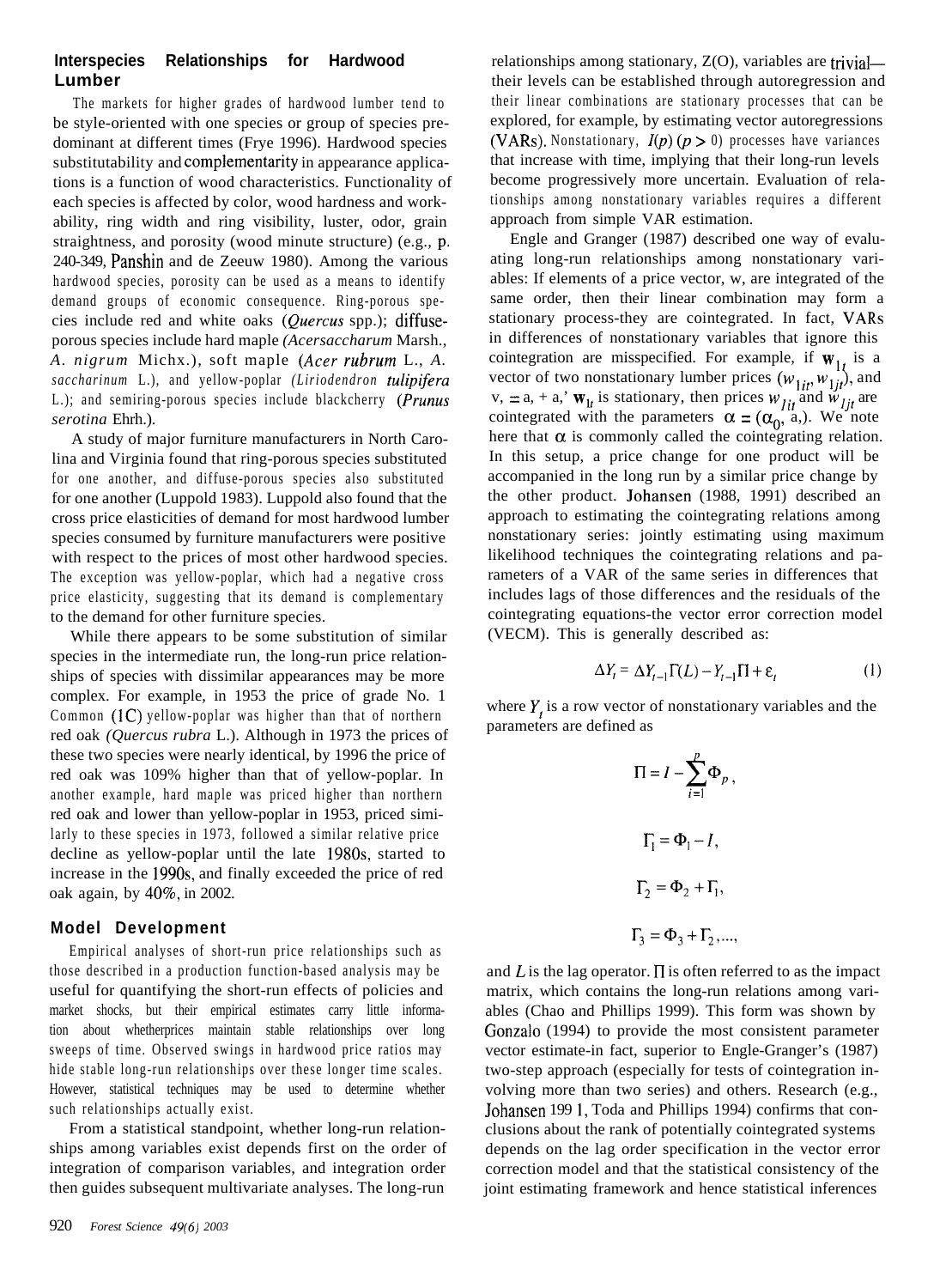of cointegration rank depend on an assumption that the lag order is known. This research also reveals that many commonly applied lag order selection procedures can result in incorrect inferences about the rank.

Our conjecture is that empirical estimates of cointegrating relationships such as those shown in (1) are a means of revealing long-run product price relationships among hardwood species. To test this idea, we statistically test for cointegrating lumber price relationships across species and within grades for multiple pairs and among groups of hardwood species, Our empirical model for testing this is of the form shown in (1): estimating the VECM using maximum likelihood techniques. We use a model selection procedure to find the best form of (1). This model selection procedure (Chao and Phillips 1999) jointly selects the rank and lag order of the VECM by minimizing the Posterior Information Criterion, or PIC (Phillips and Ploberger 1996), modified for partially nonstationary vector autoregressive processes. The PIC enables consistent selection of both rank and lag order when both are unknown beforehand. The approach is consistent because it has an implicit penalty function for overparameterization based on not only the number of regressors but also the nonstationarity of some of the regressors. The model selection procedure is superior to other model selection procedures because it incorporates more relevant statistical information than the penalty function of other model selection criteria, which are based merely on the number of regressors (e.g., the Akaike Information Criterion). It also has been shown to perform well in small as well as large samples.

More specifically, consider a  $VAR(p)$  model (Schiff 1999, p. 38-39),

$$
Y_{t} = Y_{t-1}\Phi_{1} + Y_{t-2}\Phi_{2} + ... + Y_{t-p}\Phi_{p} + \varepsilon_{t},
$$
 (2)

where  $Y_t$  and  $\varepsilon_t$  are (1 x m) vectors,  $\Phi_1, \dots, \Phi_p$  are  $(m \times m)$ matrices of coefficients, and the  $\varepsilon$ , are NIID(0,  $\Phi$ ). In the error-correction form, (2) becomes

$$
\Delta Y_t = \Delta Y_{t-1} \Gamma_1 + \Delta Y_{t-2} \Gamma_2 + ... + \Delta Y_{t-p+1} \Gamma_{p-1} + Y_{t-p} \Pi + \varepsilon_t, (3)
$$

where

$$
\Gamma_1 = \Phi_1 - I
$$
,  $\Gamma_2 = \Phi_2 + \Gamma_1$ ,  $\Gamma_3 = \Phi_3 + \Gamma_2$ ,...,

and

$$
\Pi = I - \sum_{i=1}^{p} \Phi_i
$$

Now, stack the *n* observations of  $Y$ , in (3):

$$
AY = \Delta Y_{-1}\Gamma_1 + \dots + \Delta Y_{-p+1}\Gamma_{p-1} + Y_{-p}\Pi + \varepsilon
$$
 (4)

The impact matrix  $\Pi$  determines whether or not there are significant cointegrating relations among the variables in  $Y_t$ , If the variables in Yare all  $\mathcal{I}(1)$  and the AY are stationary, then every term on the right-hand-side of (4) before the term  $Y_{t-p}\prod$  is a stationary process. For a stationary  $Y_{t-p}\prod$ , there are three possible cases: (1)  $\Pi = 0$ , and 0 is an  $(m \times m)$  matrix

of zeros, implying that II has a rank  $(r)$  of zero, and so no significant cointegrating relations exist in  $Y_t$ ; (2)  $\Pi$  has arank  $r = m$  (is of full rank), implying that any linear combination of the variables in  $Y_t$  is a stationary process (i.e., Y is stationary); and (3) II has rank  $0 < r < m$ , implying that  $\Pi$  can be written as  $II = \eta \alpha'$  and  $\eta$  and  $\alpha$  are *(m x r)* matrices. When  $r = 1$ , there is one cointegrating vector; when  $r = 2$ , there are two vectors, etc., up to a maximum of  $\mathbf{m}$  - 1 in case (3).

Chao and Phillips' (1999) procedure selects the "best" rank and order,  $(\hat{p}, \hat{r})$ , as:

$$
(\hat{p}, \hat{r}) = \arg\min PIC(p, r), \qquad (5)
$$

where  $\text{PIC}(p, r)$  is a combination of likelihood ratio statistics, testing the fit of the model, and penalty terms [see Chao and Phillips (1999, p. 232)]. The penalty terms are positively related to both the lag order and the cointegrating rank, thereby penalizing excess parameterization by using redundant information associated with including spurious regressors in the model.

In the case where (5) identifies a structure among potentially cointegrated variables such that the rank is zero (i.e.,  $\hat{r} = 0$ ), then a VAR in first-differences of I (1) variables can identify significant relationships. In essence, we refer to estimating a version of (4) that omits the long-run relationships in levels:

$$
Au_{t} = \Delta Y_{t-1} \Gamma(L) + v_{t}
$$
 (6)

Hence, the strategy for our research is to use (5) to identify first the lag order and rank of the system defined by (4). Then, for those combinations of lumber price series showing a rank of zero, we estimate the parameters of  $(6)$ . In estimating  $(6)$ , significant parameter estimates can reveal leading or lagging relationships among price series, potentially useful for further clarifying interspecies market relationships.

#### **Data**

Eastern hardwoods are broadly defined in terms of three regions: Southern, Appalachian, and Northern. This study focuses on the Appalachian region since it is the largest hardwood region that ranges from Missouri to North Carolina (west to east) and north Georgia to New York (south to north).[2] However, six states (North Carolina, Virginia, West Virginia, Tennessee, Kentucky, and Pennsylvania) account for the bulk of the lumber produced in this region and 45% of the eastern hardwood lumber production (United States Department of Commerce 2001).

Quarterly prices of green 4/4 (1 in.) for the highest grade (grade FAS) and intermediate grade (grade No. 1 Common or 1C) hardwood lumber were collected with permission from the Hardwood Market Report (1953-2002) for the first quarter of 1953 to the second quarter 2002. Grade 1C hardwood lumber is consumed primarily in the furniture and kitchen cabinet industries or is exported, while grade FAS is primarily consumed by the furniture and millwork industry or is exported. We chose to analyze lumber prices for the six most abundant and/or heavily used Appalachian furniture species: red oak, white oak, yellow-poplar, hard maple, soft maple,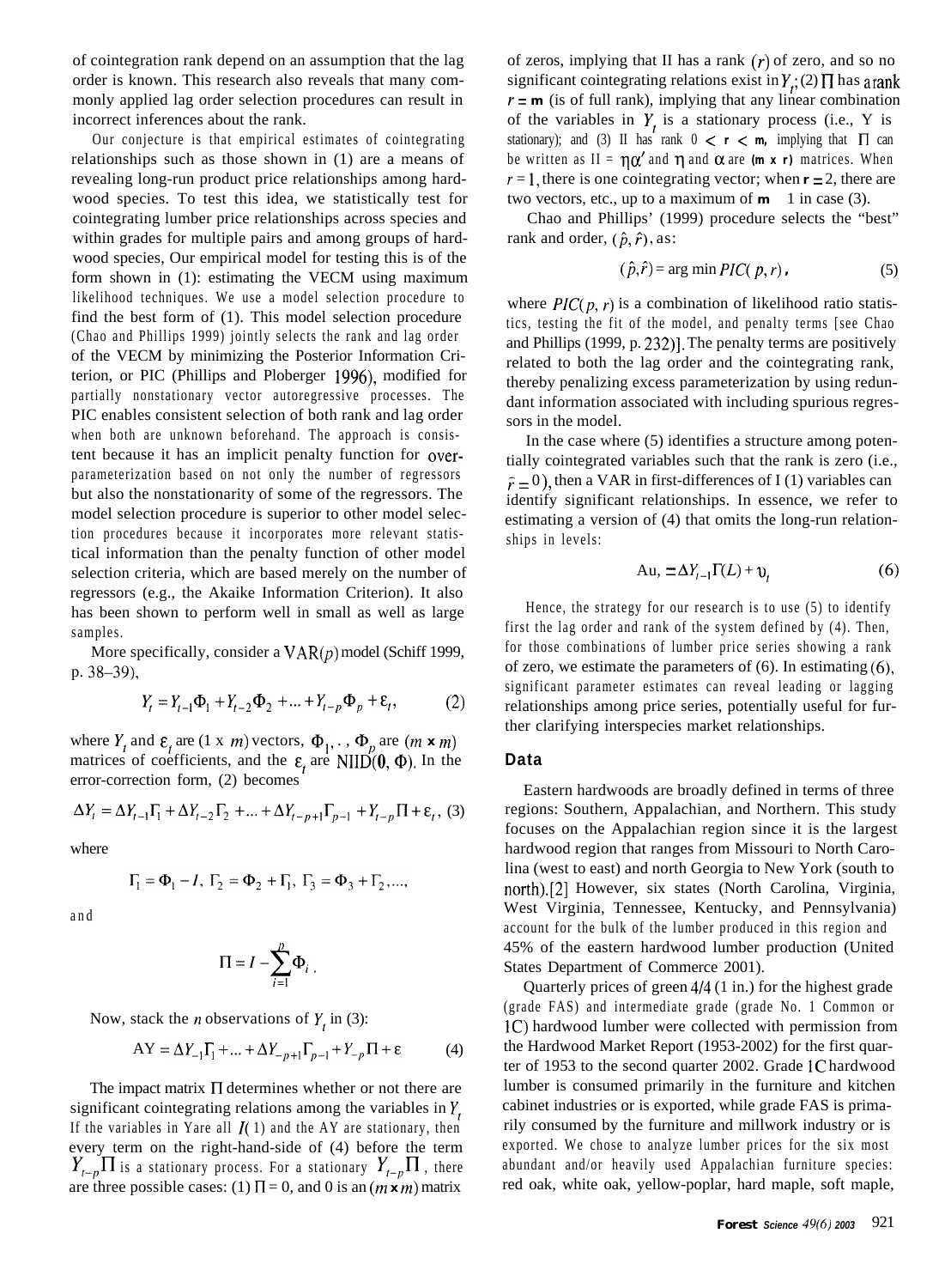**Table 1. ADF tests of nonstationarity, nominal, and consumer price index (CPI, 1982-1984 = 100) deflated prices of FAS and IC hardwood lumber prices, using a Schwarz Information Criterion-based Hall (1994) model selection criterion, data from 1953:l to 2002:2.**

|            |                 | Nominal prices           |                    | CPI-deflated prices   |                    |
|------------|-----------------|--------------------------|--------------------|-----------------------|--------------------|
| Product    | <b>Species</b>  | ADF<br>statistic<br>test | Lagged differences | ADF<br>test statistic | Lagged differences |
| FAS lumber | Red oak         | $-0.64$                  | h                  | $-2.36$               | h                  |
|            | White oak       | $-0.82$                  |                    | $-1.85$               |                    |
|            | Yellow-poplar   | $-0.37$                  |                    | $-1.38$               |                    |
|            | Hard maple      | 1.26                     |                    | $-1.32$               |                    |
|            | Soft maple      | 0.97                     | O                  | $-1.56$               |                    |
|            | Cherry<br>Black | 0.31                     |                    | $-1.31$               |                    |
| 1 C lumber | Red oak         | $-0.57$                  |                    | $-4.44$ ***           |                    |
|            | White oak       | $-0.66$                  |                    | $-1.25$               |                    |
|            | Yellow-poplar   | $-0.62$                  | <sub>6</sub>       | $-1.04$               |                    |
|            | Hard maple      | 0.80                     |                    | $-2.14$               |                    |
|            | Soft maple      | $-0.64$                  |                    | $-1.36$               |                    |
|            | Black<br>Cherry | $-0.47$                  |                    | $-3.73$ ***           |                    |

**NOTE:** One asterisk indicates statistical significance compared to zero at 10%, two at 5%, and three at 1%.

and black cherry. It should be noted that the prices reported in the Hardwood Market Reports are heavily influenced by contractual prices negotiated between buyers (primarily furniture manufacturers) and sellers for continual shipment (Luppold 1996) and tend to be more stable week-to-week than reported softwood lumber prices,

While cointegration results are reported for nominal prices, inflation adjusted prices were also calculated using the consumer price index (CPI) (United States Department of Commerce 2002). Nominal prices for grade FAS lumber are shown in Figure 1, and deflated FAS prices are shown in Figure 2.[3] Both nominal and inflation adjusted prices were transformed by the natural logarithm. The logarithmic transformation is justified such that if prices of two products initially differ greatly but are equally affected by intlation, then they have a constant ratio over time but not a constant difference. This transformation also is appropriate for economic time series, which are frequently (e.g., Engle and Granger 1987) assumed to be logarithmically normally distributed. The cointegrating relation was specified as not including an intercept.[4]

#### **Results**

Cointegration model selection was preceded by tests of stationarity using methods developed by Dickey and Fuller (1979) and Said and Dickey (1984) and a general-tospecific model selection procedure recommended by Hall (1994), based on the minimum of the Schwarz Information

Criterion. The model selection procedure holds the number of useable observations constant while progressively reducing the number of lagged difference terms from some predetermined maximum number of lagged difference terms needed to obtain white noise residuals. Nonstationarity could not be rejected for nominal prices and species grade combination, but it was rejected for inflation adjusted 1 C red oak and black cherry prices at 1% significance level (Table 1).

Cointegration results are shown for nominal rather than deflated prices (Tables 2 and 3). This was done because the deflated price of the most commonly traded material (1C red oak) was stationary. The authors also accept the premise that deflation may impose a filtering process that can result in spurious patterns and spuriously significant relationships among variables (Schnute 1987). Table 2 shows the results of the between-species tests of cointegration of FAS lumber prices, Table 3 shows results for 1C lumber.

All of the Chao and Phillips (1999) model selections came to the same conclusion regarding rank: zero. Given this evidence, we can conclude that, despite the existence of significant short-run relationships for hardwood prices (Luppold 1983), these kinds of substitution and complementing relationships in production provide no significant force for keeping series in line with each other in the long run. Markets for particular species appear to be segmented. That is, species may not be cointegrated because they are involved in lumber markets that evolve indepen-

**Table 2. Cointegrating rank in bivariate and multivariate species cointegration rank for First and Seconds (FAS) Appalachian hardwood lumber prices (n** <sup>q</sup>**198 quarterly observations, 12 lagged difference terms maximum, implying 185 useable observations).**

|                                       | Comparison<br>species  |            |            |               |           |  |
|---------------------------------------|------------------------|------------|------------|---------------|-----------|--|
| <b>Species</b>                        | <b>Black</b><br>cherry | Soft maple | Hard maple | Yellow-poplar | White oak |  |
| Red oak                               |                        |            |            |               |           |  |
| White oak                             |                        |            |            |               |           |  |
| Yellow-poplar                         |                        |            |            |               |           |  |
| Hard maple                            |                        |            |            |               |           |  |
| Soft maple                            |                        |            |            |               |           |  |
| All six                               |                        |            |            |               |           |  |
| First four                            |                        |            |            |               |           |  |
| Excluding black cherry and soft maple |                        |            |            |               |           |  |

**NOTE:** The best fit of lag orders of differenced terms in cointegration tests was all 1.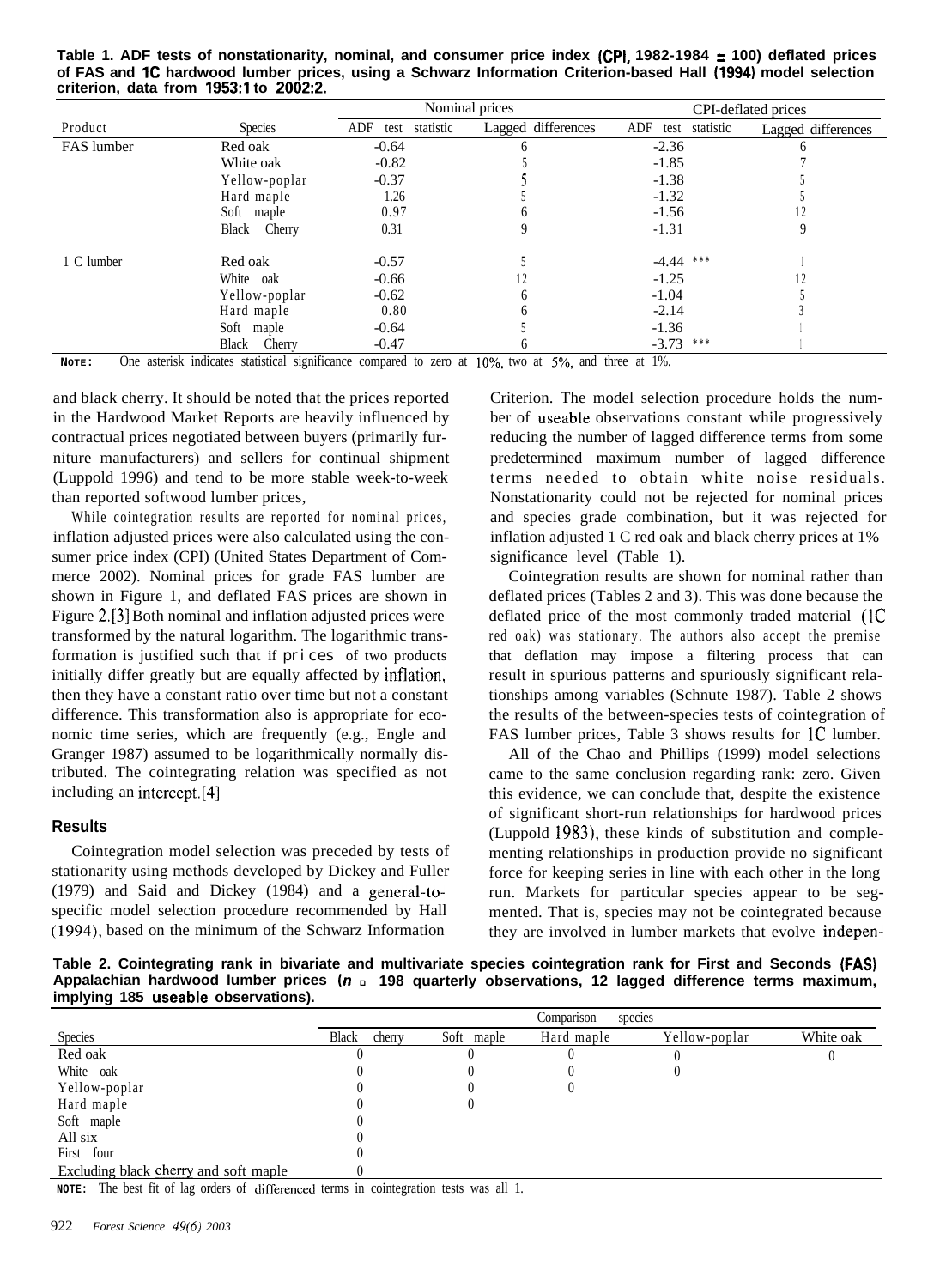**Table 3. Cointegrating rank in bivariate and multivariate species cointegration rank for No. 1 Common (ICI Appalachian hardwood lumber prices In = 198 quarterly observations, 12 lagged difference terms maximum, implying 186 useable observations).**

|                                 | Comparison<br>species |            |            |               |           |  |
|---------------------------------|-----------------------|------------|------------|---------------|-----------|--|
| Species                         | <b>Black cherry</b>   | Soft maple | Hard maple | Yellow-poplar | White oak |  |
| Red oak                         |                       |            |            |               |           |  |
| White oak                       |                       |            |            |               |           |  |
| Yellow-poplar                   |                       |            |            |               |           |  |
| Hard maple                      |                       |            |            |               |           |  |
| Soft maple                      |                       |            |            |               |           |  |
| All six                         |                       |            |            |               |           |  |
| Excluding cherry and soft maple |                       |            |            |               |           |  |

**NOTE:** The best fit of lag orders of differenced terms in cointegration tests was all 1.

dently from each other. Additionally or alternatively, the irregular shifts in fashions and consumer tastes apparently have led to a market with a history of large nonstationary shocks that have revealed little connections among species in their long-run price evolution.[5] Figure 3 illustrates the selection process for one example four-species potentially cointegrated system for FAS lumber prices. The Chao-Phillips algorithm here identified the rank of zero with one lagged difference term as being the form of (4) that minimized the PIC.

Vector autoregressions of first-differences of price series revealed many short-run lumber price relationships. Estimates of (6) are reported for both nominal and CPI-deflated FAS and 1C hardwood lumber prices. Specifications of equal lag-lengths were used and selected based on the minimum of the Akaike Information Criterion, an approach recommended by Gredenhoff and Karlsson (1999), starting from a maximum of eight lags each. In our reported tables  $(4-7)$ , we show the six-species **estimates** for FAS undeflated (Table 4), 1C undeflated (Table 5), FAS CPI-deflated (Table 6), and  $1C$ CPI-deflated (Table 7). Note that in the 1C CPI-deflated VAR, red oak and black cherry were undifferenced, since those series were identified as stationary in levels (Table 1).

The tables show consistently for both grades and with and without deflation that red oak prices are significantly related to white oak prices, and vice versa, but that neither is related to diffuse-porous species yellow-poplar or soft maple. Some statistically significant relationships were identified between these oaks and hard maple and blackcherry. Indeed, oak price changes are mainly led by changes in their own prices and prices of their oak cohort. Hard maple price changes, however. lead oak price changes 6 to 9 months in advance.



**Figure 3. Posterior Information Criterion values under alternative rank and lag orders for natural logarithm-transformed nominal first and seconds lumber prices for four hardwood species (red oak, white oak, yellow-poplar, and hard maple), 1953:1-2002:2.**

Yellow-poplar prices are most significantly related to their own lags and lags of other diffuse-porous species (maples), and this result is particularly evident for  ${C}$  nominal and FAS CPI-deflated price series. They are not related to oak prices and only once (FAS CPI-deflated) to black cherry, a semi-ring porous species.

Hard maple is related to prices of itself, soft maple, and sometimes black cherry and, in nominal prices, both oaks. In nominal prices, then, this diffuse-porous species is related to ring-porous species. Alternatively, in deflated prices, hard maple is only related to maples and black cherry. Soft maple is related to mainly hard maple and yellow-poplar, and this was consistent across grades and whether or not prices were deflated. Combined with the results of deflated hard maple, these results support a contention that the interspecies price relationships of diffuse porous species do not include the prices of ring-porous species.

Finally, the current price of black cherry, a semi-ring porous species, is related to, primarily, lags of maple prices and those of itself. Only in the case of deflated FAS was a ring-porous species (white oak) statistically related to black cherry.

#### **Conclusions**

This research outlined a technique not previously applied to the analysis of lumber price relationships between hardwood species. The theoretical model that proposed a price linkage among species or grades was based on the hypothesis that at least some of these series were involved in a common lumber, furniture, or timber production process. The PICbased joint cointegration rank and lag order selection procedure of Chao and Phillips (1999) provided consistent results across all species and products analyzed, albeit negative from a hypothesis-testing standpoint. Nevertheless, these species' prices are temporally related in the short run; our VARs identified many such relationships. These VARs supported early research by Luppold (1983) and confirmed the hypotheses that diffuse porous species possess significant interspecies price relationships among each other, that ring porous species (red and white oak) possess statistically significant relationships mostly among themselves, and that there is little crossover among appearance groups in their price relationships. These findings did not hinge crucially on whether prices were deflated, and they were mostly consistent across grades. However, we emphasize that, while no cointegration was detected, the change in furniture fashions may still be par-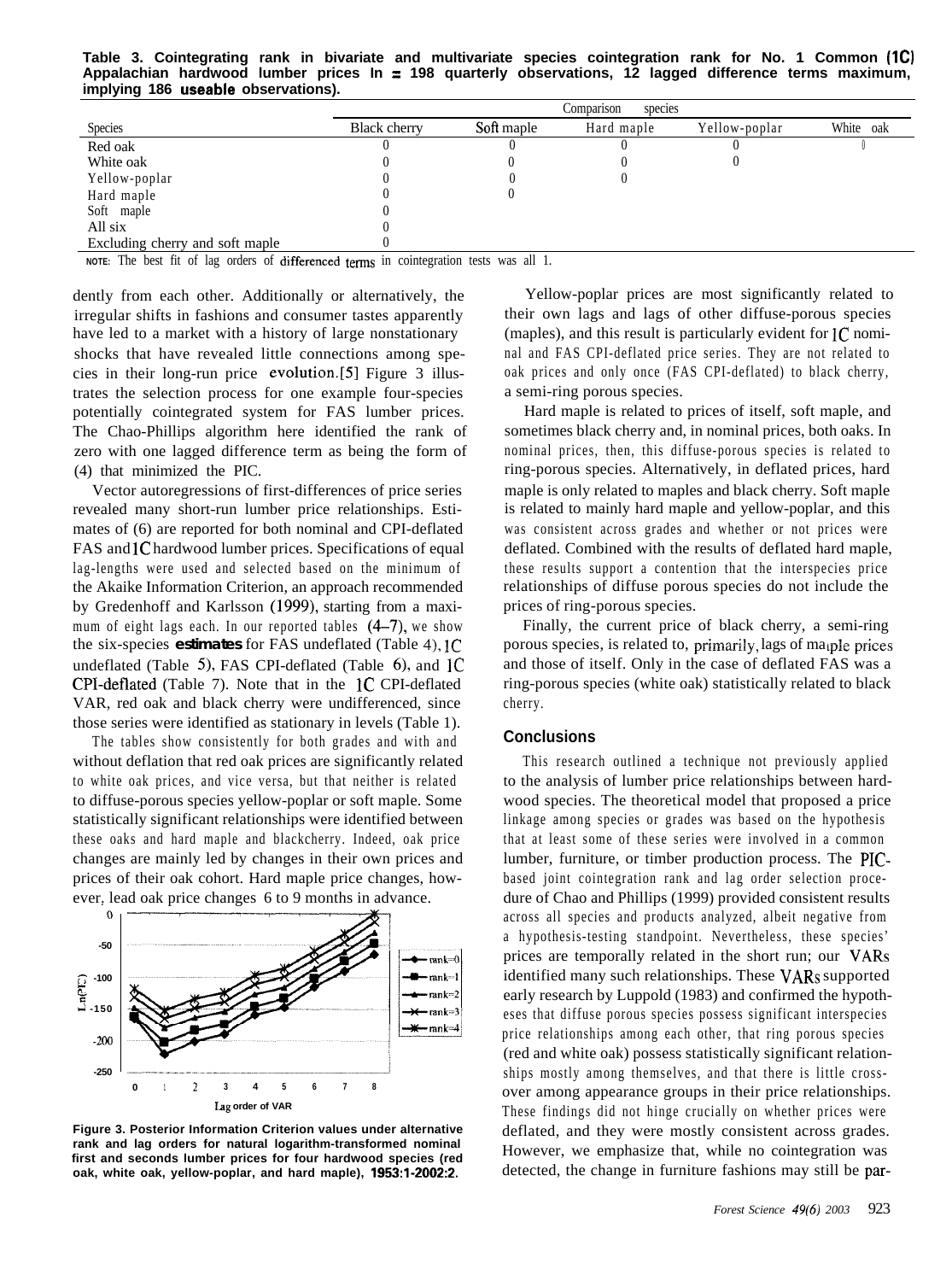| nominal, log-transformed, inst-differenced. |             |            |               |              |            |                        |  |
|---------------------------------------------|-------------|------------|---------------|--------------|------------|------------------------|--|
|                                             | Red Oak     | White Oak  | Yellow-Poplar | Hard Maple   | Soft Maple | <b>Black</b><br>Cherry |  |
| Redoak(t-<br>$\left(1\right)$               | $0.21$ **   | 0.06       | 0.05          | 0.03         | $-0.05$    | 0.06                   |  |
|                                             | (0.09)      | (0.08)     | (0.11)        | (0.07)       | (0.08)     | (0.08)                 |  |
| Red oak $(t - 2)$                           | $-0.10$     | $-0.14*$   | $-0.06$       | $-0.10$      | $-0.14*$   | $-0.02$                |  |
|                                             | (0.09)      | (0.09)     | (0.11)        | (0.07)       | (0.08)     | (0.08)                 |  |
| Red oak $(t = 3)$                           | $0.24$ ***  | $0.19$ **  | 0.05          | $-0.05$      | 0.01       | $-0.07$                |  |
|                                             | (0.09)      | (0.08)     | (0.11)        | (0.07)       | (0.07)     | (0.07)                 |  |
| White oak $(t - 1)$                         | $0.29$ ***  | $0.30$ *** | 0.06          | 0.09         | $0.15$ *   | $0.30$ ***             |  |
|                                             | (0.09)      | (0.09)     | (0.11)        | (0.08)       | (0.08)     | (0.08)                 |  |
| White oak $(t - 2)$                         | $-0.04$     | $0.19$ **  | $-0.14$       | $-0.07$      | $-0.01$    | $-0.06$                |  |
|                                             | (0.09)      | (0.09)     | (0.12)        | (0.08)       | (0.08)     | (0.08)                 |  |
| White oak $(t - 3)$                         | $-0.35$ *** | $-0.05$    | 0.01          | 0.06         | $-0.03$    | 0.02                   |  |
|                                             | (0.09)      | (0.09)     | (0.11)        | (0.08)       | (0.08)     | (0.08)                 |  |
| Yellow-poplar $(t$<br>1)                    | $0.13$ *    | 0.05       | 0.11          | $-0.08$      | 0.05       | $-0.03$                |  |
|                                             | (0.07)      | (0.07)     | (0.08)        | (0.06)       | (0.06)     | (0.06)                 |  |
| Yellow-poplar $(t - 2)$                     | 0.02        | $-0.02$    | 0.12          | 0.06         | $-0.01$    | 0.02                   |  |
|                                             | (0.07)      | (0.06)     | (0.08)        | (0.06)       | (0.06)     | (0.06)                 |  |
| Yellow-poplar $(t - 3)$                     | 0.00        | $-0.03$    | 0.06          | 0.05         | $0.16$ *** | 0.06                   |  |
|                                             | (0.07)      | (0.06)     | (0.08)        | (0.06)       | (0.06)     | (0.06)                 |  |
| Hard maple $(t-1)$                          | $-0.09$     | 0.05       | $0.33$ **     | $0.35$ ***   | $0.28$ *** | 0.08                   |  |
|                                             | (0.10)      | (0.10)     | (0.13)        | (0.08)       | (0.09)     | (0.09)                 |  |
| Hard maple $(t-2)$                          | $-0.16$     | $-0.21$ ** | $-0.25*$      | 0.06         | 0.13       | $-0.21$ **             |  |
|                                             | (0.11)      | (0.11)     | (0.14)        | (0.09)       | (0.10)     | (0.10)                 |  |
| Hard maple $(t-3)$                          | $0.45$ ***  | $0.43$ *** | $0.32$ **     | $0.19$ **    | $0.20$ **  | 0.14                   |  |
|                                             | (0.11)      | (0.11)     | (0.14)        | (0.09)       | (0.09)     | (0.09)                 |  |
| Soft maple $(t - 1)$                        | $-0.01$     | $-0.16*$   | 0.17          | 0.08         | 0.03       | 0.06                   |  |
|                                             | (0.10)      | (0.09)     | (0.12)        | (0.08)       | (0.08)     | (0.08)                 |  |
| Soft maple $(t-2)$                          | $-0.10$     | 0.01       | $-0.19$       | 4.13         | 0.03       | 0.08                   |  |
|                                             | (0.11)      | (0.10)     | (0.14)        | (0.09)       | (0.09)     | (0.09)                 |  |
| Soft maple $(t-3)$                          | $-0.20*$    | $-0.26**$  | $-0.43$ ***   | $-0.31$ ***  | $-0.11$    | $-0.05$                |  |
|                                             | (0.12)      | (0.11)     | (0.14)        | (0.10)       | (0.10)     | (0.10)                 |  |
| Black cherry $(t$<br>1)                     | $0.16*$     | $0.17*$    | 0.11          | $0.23$ ***   | $0.13$ *   | $0.26$ ***             |  |
|                                             | (0.09)      | (0.09)     | (0.12)        | (0.08)       | (0.08)     | (0.08)                 |  |
| Black cherry $(t - 2)$                      | 0.11        | 0.07       | $-0.25$ **    | $-0.08$      | $-0.14*$   | 0.10                   |  |
|                                             | (0.10)      | (0.09)     | (0.12)        | (0.08)       | (0.08)     | (0.08)                 |  |
| Black cherry $(t - 3)$                      | $-0.09$     | 0.00       | 0.05          | $-0.02$      | $-0.08$    | $-0.05$                |  |
|                                             | (0.09)      | (0.09)     | (0.11)        | (0.07)       | (0.08)     | (0.08)                 |  |
| Constant                                    | $0.005$ *   | 0.002      | $0.006$ *     | 0.006<br>*** | $0.004$ *  | $0.006$ **             |  |
|                                             | (0.003)     | (0.003)    | (0.003)       | (0.002)      | (0.002)    | (0.002)                |  |
| R-squared                                   | 0.33        | 0.36       | 0.25          | 0.33         | 0.32       | 0.33                   |  |
| <b>SE</b>                                   | 0.032       | 0.030      | 0.039         | 0.026        | 0.027      | 0.026                  |  |
| F-statistic                                 | 4.68 ***    | 5.28 ***   | $3.17$ ***    | 4.65 ***     | 4.46 ***   | $4.62$ ***             |  |

**Table 4. Vector autoregressions of six species of first and seconds (FAS) hardwood lumber prices, 1955:2-2002:2, nominal, log-transformed, first-differenced.**

Note: One asterisk indicates statistical significance compared to zero at 10%, two at 5%, and three at 1%. Significance thresholds for the Fstatistic, comparing the equation with a null model at 18 and 170 degrees of freedom are 1.65 (5%) and 2.05 (1%).

tially influenced by interspecies pricing. Furthermore, additional research on the price series examined here may be able to isolate long-term interspecies relationships, particularly across grades or with or among economically lesser species that we did not examine.

#### *Endnotes*

- [ 1] We define the long run as the number of periods in the future beyond which the effect of a single period change in a time series or a group of series is either fully or asymptotically incorporated into, or fully disappears from, future realizations of the series or a group of series. The shortrun effect is that which occurs in the same or subsequent period as the change. The intermediate run falls between the short and long run.
- [2] The western half of Tennessee and the northern third of Iowa, Illinois, and Indiana are not considered part of the Appalachian region.
- [3] Both these figures suggest a potential market shift in 1973, corresponding with the energy crisis and other policy and macroeconomic factors. Still, separate cointegration analyses of post- and pre-1973 data resulted in identical findings regarding cointegration.
- [4] Although not reported here, PIC-based model selection on models that included an intercept in the cointegrating relation led to identical conclusions as in the no-intercept case.

[5] Another interpretation of our results is that hardwood price data are of poor quality. Certainly, in plots of the price series examined, prices appear to contain multiple quarters of observations that do not change. While this might be a legitimate approximation of reality in those markets, it also might be an artifact of weak sampling. Low data quality (errors in variables) and temporal averaging are known to create price processes that pass statistical tests of nonstationarity but instead are stationary (see Haight and Holmes 1991).

## **Literature Cited**

- **ALAVALAPATI ,** J.R.R., W.L. **ADAMOWICZ, AND** M.K. **LUCKERT.** 1997. A cointegration analysis of Canadian wood pulp prices. Am. J. Agric. Econ. 79(3):975-986.
- **BUONGIORNO,** J., **AND** J. **UUSIVUORI.** 1992. The law of one price in the trade of forest products: Co-integration tests for U.S. exports of pulp and paper. For. Sci. 38(3):539-553.
- **CHAO,** J.C., **AND** P.C.B. **PHILLIPS.** 1999. Model selection in partially nonstationary vector autoregressive processes with reduced rank structure. J. Economet. 91(2):227-271.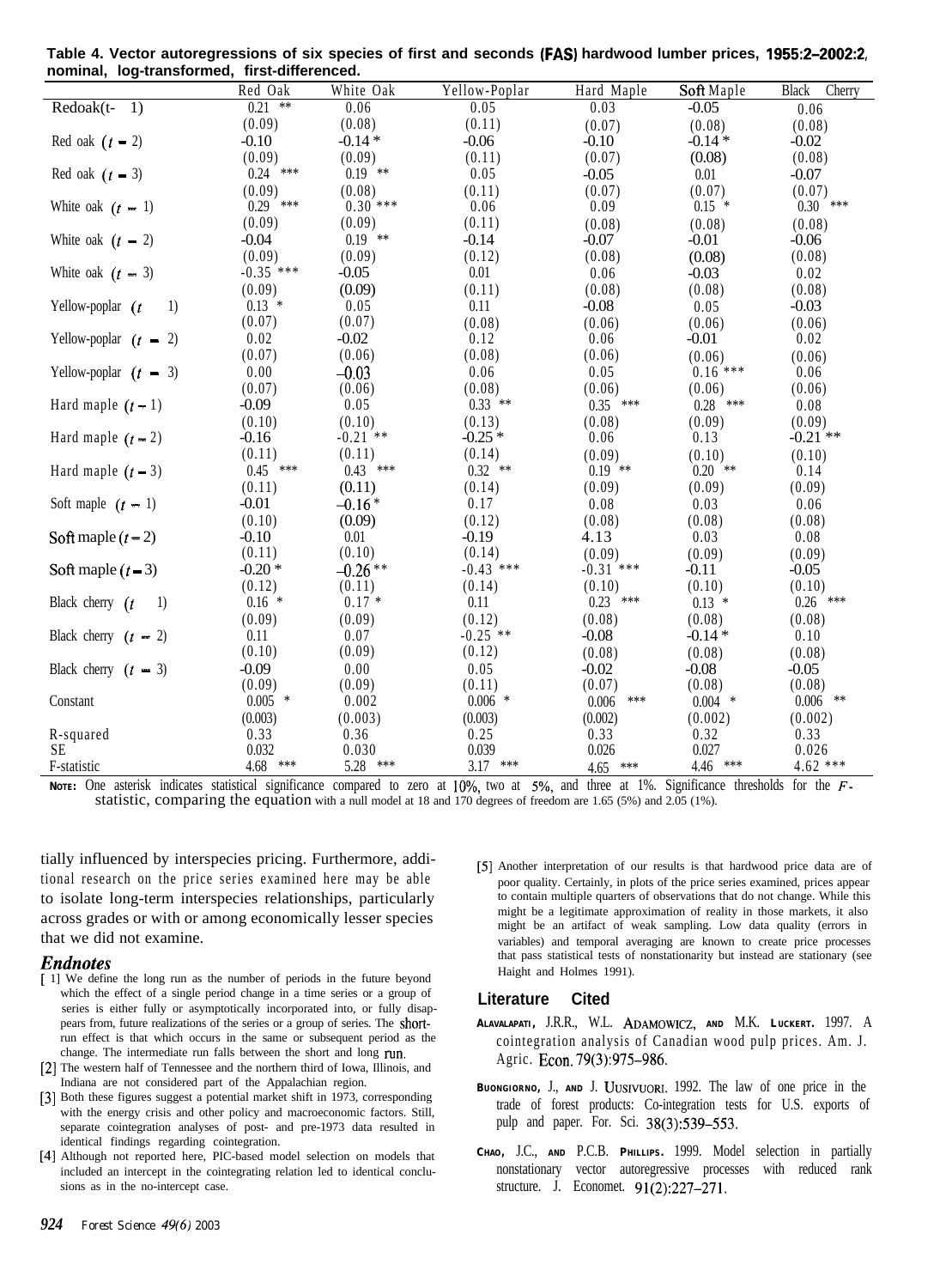| nominai, log-transiormeu,   | <u>III St-UIITEI EITCEU.</u> |             |               |             |             |                        |
|-----------------------------|------------------------------|-------------|---------------|-------------|-------------|------------------------|
|                             | Red oak                      | White oak   | Yellow-poplar | Hard maple  | Soft maple  | <b>Black</b><br>cherry |
| $Redoak(t-1)$               | $0.36$ ***                   | $0.41***$   | 0.01          | 0.07        | 0.02        | 0.19'                  |
|                             | (0.13)                       | (0.13)      | (0.11)        | (0.09)      | (0.07)      | (0.10)                 |
| Red oak $(t)$<br>2)         | $0.26$ **                    | 0.20        | $-0.01$       | $0.21$ **   | $-0.01$     | 0.09                   |
|                             | (0.13)                       | (0.13)      | (0.11)        | (0.09)      | (0.07)      | (0.10)                 |
| Red oak $(t - 3)$           | 0.20                         | 0.13        | 0.14          | 0.01        | 0.11        | $-0.05$                |
|                             | (0.13)                       | (0.14)      | (0.11)        | (0.10)      | (0.07)      | (0.11)                 |
| White oak $(t-1)$           | 0.10                         | 0.08        | 0.05          | $-0.02$     | $-0.02$     | $-0.07$                |
|                             | (0.12)                       | (0.12)      | (0.10)        | (0.09)      | (0.06)      | (0.09)                 |
| White oak $(t \t 2)$        | $-0.14$                      | 0.04        | 0.02          | $-0.20$ **  | 0.00        | $-0.03$                |
|                             | (0.11)                       | (0.12)      | (0.10)        | (0.08)      | (0.06)      | (0.09)                 |
| White oak $(t - 3)$         | $-0.28$ **                   | $-0.16$     | $-0.13$       | 0.04        | $-0.03$     | 0.12                   |
|                             | (0.11)                       | (0.12)      | (0.10)        | (0.08)      | (0.06)      | (0.09)                 |
| Yellow-poplar $(t - 1)$     | $0.22$ **                    | $0.21$ **   | $0.52$ ***    | 0.07        | $0.20$ ***  | $-0.02$                |
|                             | (0.10)                       | (0.11)      | (0.09)        | (0.07)      | (0.06)      | (0.08)                 |
| Yellow-poplar $(t$<br>2)    | $-0.06$                      | $-0.10$     | $-0.03$       | $-0.15*$    | $-0.08$     | 0.03                   |
|                             | (0.11)                       | (0.12)      | (0.10)        | (0.08)      | (0.06)      | (0.09)                 |
| Yellow-poplar $(t \quad 3)$ | $-0.11$                      | $-0.17$     | $-0.11$       | 0.08        | 0.00        | $-0.02$                |
|                             | (0.11)                       | (0.11)      | (0.09)        | (0.08)      | (0.06)      | (0.08)                 |
| Hard maple $(t - 1)$        | $-0.04$                      | $-0.17$     | 0.04          | $0.16*$     | $0.14$ **   | 0.14                   |
|                             | (0.12)                       | (0.12)      | (0.10)        | (0.08)      | (0.06)      | (0.09)                 |
| Hard maple $(t - 2)$        | $-0.14$                      | $-0.22*$    | $-0.03$       | 0.04        | $-0.07$     | $-0.12$                |
|                             | (0.12)                       | (0.12)      | (0.10)        | (0.08)      | (0.06)      | (0.09)                 |
| Hard maple $(t$<br>3)       | $0.28$ **                    | 0.19        | $0.52$ ***    | ***<br>0.26 | $0.19$ ***  | $0.33***$              |
|                             | (0.12)                       | (0.12)      | (0.10)        | (0.09)      | (0.06)      | (0.10)                 |
| Soft maple $(t-1)$          | 0.01                         | 0.12        | $0.26$ *      | 0.20        | $0.26***$   | 0.21                   |
|                             | (0.17)                       | (0.18)      | (0.15)        | (0.12)      | (0.09)      | (0.14)                 |
| Soft maple $(t-2)$          | $-0.34*$                     | $-0.16$     | $-0.39$ **    | $-0.28$ **  | 0.00        | $-0.34$ **             |
|                             | (0.17)                       | (0.18)      | (0.15)        | (0.12)      | (0.09)      | (0.14)                 |
| Soft maple $(t \quad 3)$    | 0.06                         | 0.04        | $-0.31$ **    | $-0.01$     | $-0.08$     | $-0.05$                |
|                             | (0.17)                       | (0.18)      | (0.15)        | (0.12)      | (0.09)      | (0.14)                 |
| Black cherry $(t - 1)$      | 0.09                         | $-0.01$     | $-0.01$       | $0.14$ **   | 0.05        | $0.37$ ***             |
|                             | (0.10)                       | (0.10)      | (0.09)        | (0.07)      | (0.05)      | (0.08)                 |
| Black cherry $(t - 2)$      | $-0.22$ **                   | $-0.12$     | $-0.13$       | $-0.08$     | $-0.06$     | 0.04                   |
|                             | (0.10)                       | (0.11)      | (0.09)        | (0.08)      | (0.06)      | (0.08)                 |
| Black cherry $(t \quad 3)$  | 0.04                         | 0.01        | 0.05          | $-0.11$     | $-0.02$     | 0.01                   |
|                             | (0.10)                       | (0.10)      | (0.08)        | (0.07)      | (0.05)      | (0.08)                 |
| Constant                    | $0.006$ *                    | 0.004       | 0.002         | 0.005<br>** | 0.003       | 0.002                  |
|                             | (0.003)                      | (0.003)     | (0.003)       | (0.002)     | (0.002)     | (0.003)                |
| R-squared                   | 0.41                         | 0.42        | 0.46          | 0.28        | 0.43        | 0.43                   |
| <b>SE</b>                   | 0.040                        | 0.041       | 0.035         | 0.029       | 0.022       | 0.032                  |
| F-statistic                 | $6.68$ ***                   | 6.74<br>*** | 8.13 ***      | $3.75$ ***  | 7.00<br>*** | $7.02$ ***             |

**Table 5. Vector autoregressions of six species of Number 1 Common hardwood lumber prices, 1955:2-2002:2, nominal, log-transformed, first-differenced.**

NOTE: One asterisk indicates statistical significance compared to zero at 10%, two at 5%, and three at 1%. Significance thresholds for the Fstatistic, comparing the equation with a **null** model at 18 and 170 degrees of freedom are 1.65 (5%) and 2.05 (1%).

- DICKEY, D.A., AND W.A. FULLER. 1979. Distribution of the estimators for autoregressive time series with a unit root. J. Am. Stat. Assoc. 74(366):427-43 1.
- **ENGLE, R.F.,** AND **C.W.J. GRANGER.** 1987. Co-integration and error correction: representation, estimation, and testing. Econometrica .55(2):25 1-276.
- **FRYE,** L.R. 1996. The most popular furniture woods: The historic perspective. Wood Wood Prod. lOO( 14):304-307.
- GONZALO, J. 1994. Five alternative methods of estimating long-run equilibrium relationships. J. Economet.  $60(1/2)$ :203-233.
- GREDENHOFF, M., AND S. KARLSSON. 1999. Lag-length selection in VAR models using equal and unequal lag-length procedures. Comp. Stat. 14(2.99):171-187.
- HAIGHT, R.G., AND T.P. HOLMES. 1991. Stochastic price models and optimal tree cutting: Results for loblolly pine. Natur. Resour. Model. 5(4):423-443.
- HALI., A. 1994. Testing for a unit root in time series with pretest databased model selection. J. Bus. Econ. Stat. 12(4):461-470.
- HANNINEN, R.A. 1998. The law of one price in United Kingdom soft sawnwood imports-a cointegration approach. For. Sci. 44(1):17-23.
- HARDWOOD MARKET REPORT. 1953-2002. A. Lemsky (ed., 1953- 1987), H. Jones (ed., 1987-2002). Memphis, TN.
- HSEU, S., AND J. BUONGIORNO. 1993. Price elasticities of substitution between species in the demand of U.S. softwood lumber imports from Canada. Can J. For. Res. 23(4):591-597.
- JOHANSEN, S. 1988. Statistical analysis of cointegration vectors. J. Econ. Dyn. Control 12(2/3):231-254.
- JOHANSEN, S. 1991. Estimation and hypothesis testingofcointegration vectors in Gaussian vector autoregressive models. Econometrica 59(6):1551-1580.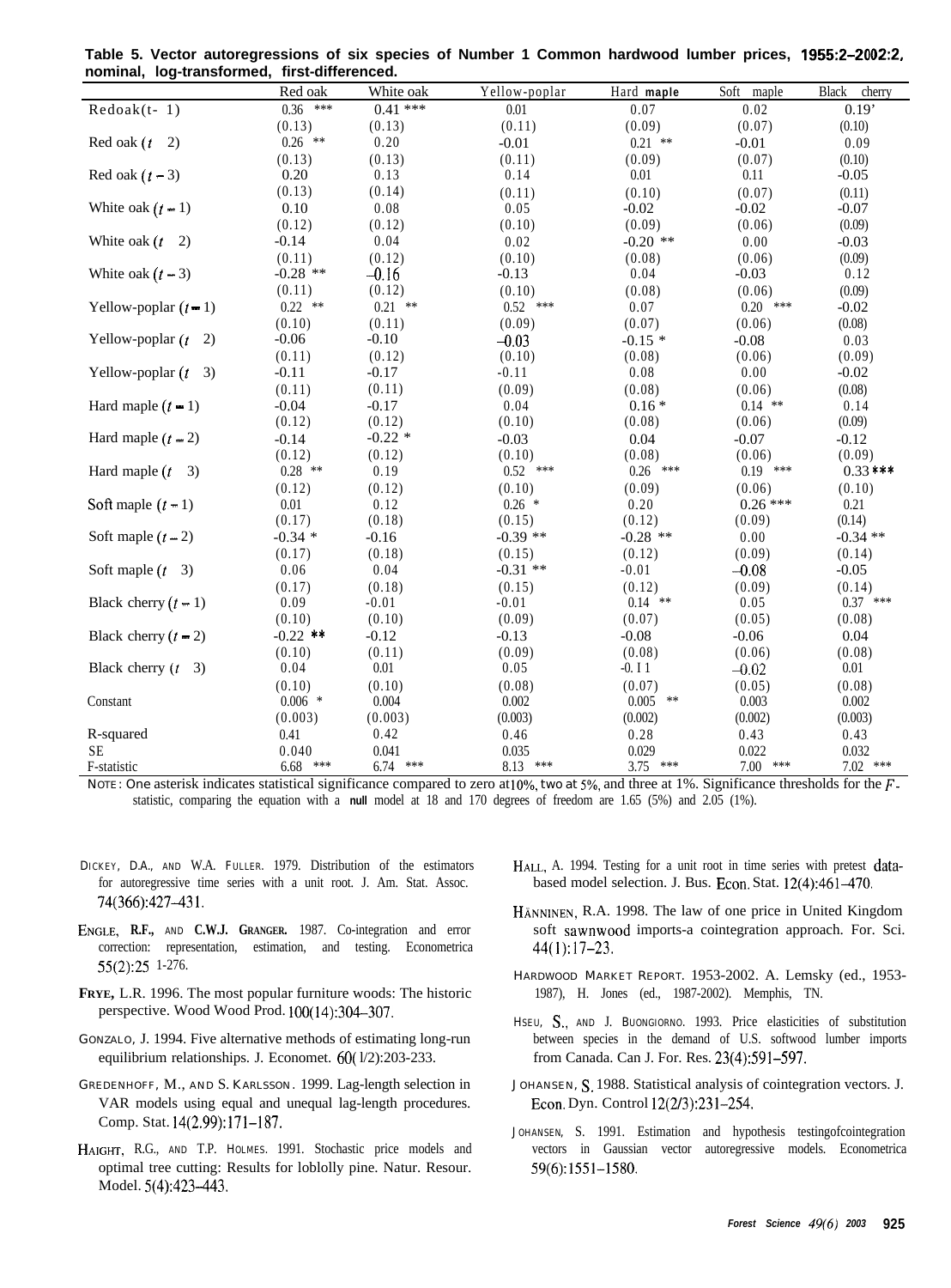| Table 6. Vector autoregressions of six species of FAS hardwood lumber prices, 1955:2-2002:2, CPI-deflated, log- |  |
|-----------------------------------------------------------------------------------------------------------------|--|
| transformed. first-differenced.                                                                                 |  |

|                             | Red oak    | White oak  | Yellow-poplar | Hard maple  | Soft maple | <b>Black</b><br>cherry |
|-----------------------------|------------|------------|---------------|-------------|------------|------------------------|
| $Redoak(t-1)$               | $0.24$ *** | 0.09       | 0.09          | 0.07        | $-0.02$    | 0.09                   |
|                             | (0.09)     | (0.08)     | (0.11)        | (0.08)      | (0.08)     | (0.08)                 |
| $Redoak(t-2)$               | $-0.09$    | $-0.13$    | $-0.06$       | $-0.10$     | $-0.13$    | $-0.02$                |
|                             | (0.09)     | (0.08)     | (0.11)        | (0.08)      | (0.08)     | (0.08)                 |
| Red oak $(t \quad 3)$       | $0.22$ **  | $0.17$ **  | 0.05          | i1.07       | $-0.01$    | $-0.09$                |
|                             | (0.09)     | (0.08)     | (0.11)        | (0.07)      | (0.08)     | (0.08)                 |
| White oak $(t-1)$           | $0.26$ *** | $0.29$ *** | 0.05          | 0.10        | 0.12       | $0.29$ ***             |
|                             | (0.09)     | (0.09)     | (0.11)        | (0.08)      | (0.08)     | (0.08)                 |
| White oak $(t - 2)$         | $-0.02$    | $0.20$ **  | $-0.16$       | $-0.07$     | 4.01       | $-0.05$                |
|                             | (0.09)     | (0.09)     | (0.12)        | (0.08)      | (0.08)     | (0.08)                 |
| White oak $(t \ 3)$         | $-0.39***$ | $-0.08$    | 4.05          | 0.01        | $-0.05$    | $-0.01$                |
|                             | (0.09)     | (0.09)     | (0.11)        | (0.08)      | (0.08)     | (0.08)                 |
| Yellow-poplar $(t-1)$       | 0.10       | 0.02       | 0.07          | $-0.11*$    | 0.03       | $-0.05$                |
|                             | (0.07)     | (0.06)     | (0.08)        | (0.06)      | (0.06)     | (0.06)                 |
| Yellow-poplar $(t-2)$       | 0.01       | $-0.04$    | 0.10          | 0.05        | $-0.02$    | 0.01                   |
|                             | (0.07)     | (0.06)     | (0.08)        | (0.06)      | (0.06)     | (0.06)                 |
| Yellow-poplar $(t \quad 3)$ | 0.00       | $-0.03$    | 0.05          | 0.05        | $0.16***$  | 0.06                   |
|                             | (0.07)     | (0.06)     | (0.08)        | (0.06)      | (0.06)     | (0.06)                 |
| Hard maple $(t-1)$          | $-0.09$    | 0.05       | $0.36$ ***    | $0.38$ ***  | $0.29$ *** | 0.08                   |
|                             | (0.10)     | (0.10)     | (0.13)        | (0.09)      | (0.09)     | (0.09)                 |
| Hard maple $(t - 2)$        | 4.08       | $-0.15$    | $-0.18$       | 0.12        | $0.18*$    | $-0.16$                |
|                             | (0.11)     | (0.11)     | (0.14)        | (0.10)      | (0.10)     | (0.10)                 |
| Hard maple $(t-3)$          | $0.42$ *** | $0.39$ *** | $0.30**$      | $0.16$ *    | $0.17*$    | 0.10                   |
|                             | (0.11)     | (0.10)     | (0.14)        | (0.09)      | (0.10)     | (0.10)                 |
| Soft maple $(t-1)$          | $-0.05$    | $-0.17*$   | 0.13          | 0.06        | 0.01       | 0.04                   |
|                             | (0.10)     | (0.09)     | (0.12)        | (0.08)      | (0.09)     | (0.08)                 |
| Soft maple $(t-2)$          | $-0.06$    | 0.05       | $-0.13$       | $-0.08$     | 0.06       | 0.11                   |
|                             | (0.11)     | (0.10)     | (0.13)        | (0.09)      | (0.09)     | (0.09)                 |
| Soft maple $(t-3)$          | $-0.17$    | $-0.25**$  | $-0.42$ ***   | $-0.29$ *** | $-0.09$    | $-0.04$                |
|                             | (0.11)     | (0.11)     | (0.14)        | (0.10)      | (0.10)     | (0.10)                 |
| Black cherry $(t-1)$        | 0.09       | 0.13       | 0.05          | $0.19$ **   | 0.09       | $0.22$ ***             |
|                             | (0.09)     | (0.09)     | (0.1 1)       | (0.08)      | (0.08)     | (0.08)                 |
| Black cherry $(t - 2)$      | 0.13       | 0.09       | $-0.23$ **    | $-0.06$     | $-0.14*$   | 0.11                   |
|                             | (0.09)     | (0.09)     | (0.11)        | (0.08)      | (0.08)     | (0.08)                 |
| Black cherry $(t \quad 3)$  | $-0.11$    | $-0.03$    | 0.01          | $-0.05$     | $-0.10$    | $-0.07$                |
|                             | (0.09)     | (0.08)     | (0.11)        | (0.08)      | (0.08)     | (0.08)                 |
| Constant                    | $-0.00$ 1  | $-0.002$   | $-0.003$      | 0.000       | 0.000      | 0.002                  |
|                             | (0.002)    | (0.002)    | (0.003)       | (0.002)     | (0.002)    | (0.002)                |
| R-squared                   | 0.31       | 0.32       | 0.24          | 0.33        | 0.31       | 0.29                   |
| <b>SE</b>                   | 0.031      | 0.029      | 0.039         | 0.027       | 0.027      | 0.027                  |
| F-statistic                 | $4.27***$  | $4.45***$  | $3.03$ ***    | $4.69***$   | 4.33 ***   | 3.79 ***               |

Nore: One asterisk indicates statistical significance compared to zero at 10%, two at 5%, and three at 1%. Significance thresholds for the *F*statistic, comparing the equation with a null model at 18 and 170 degrees of freedom are 1.65 (5%) and 2.05 (1%).

- **JUNO, C., AND** K. **DOROODIAN.** 1994. The law of one price for U.S. softwood lumber: A multivariate cointegration test. For. Sci. 40(4):595-599.
- **LEWANDROWSKI,** J.K., M.K. **WOHLCENANT, AND** T.J. GRENNES. 1994. Finished product inventories and price expectations in the softwood lumber industry. Am. J. Agric. Econ. 76(1):83-93.
- **LUPPOLD,** W.G. 1983. The effect of changes in lumber and furniture prices on wood furniture manufacturers' lumber use. USDA For. Serv. Res. Pap. NE-5 14. 8 p.
- **LUPPOI.D,** W.G. 1996. An explanation of hardwood lumber pricing. For. Prod. J. 46(5):52-55.
- **M URRAY,** B.C., **ANIID.N. W EAR .** 1998. Federal timberrestrictions and interregional arbitrage in U.S. lumber. Land Econ. 74( 1):76-91.
- **NAGUBADI,** V., IA. **MUNN, ANU** A. **TAHAI.** 2001. Integration of hardwood stumpage markets in the southcentral United States. J. For. Econ. 7(1):69-98.
- PANSHIN, A.J., AND C. DE ZEEUW. 1980. Textbookof wood technology: Structure, identification, properties, and uses of the commercial woods of the United States and Canada. Ed. 4. McGraw-Hill Book Co., New York. 722 p.
- PHILLIPS, P.C.B., AND W. PLOBERGER. 1996. An asymptotic theory of Bayesian inference for time series. Econometrica 64(2):381- 412.
- **PHILLIPS,** P.C.B., **AND** W. **PLOBERGER.** 1996. An asymptotic theory of Bayesian inference for time series. Econometrica 64(2):381-412.
- **PRESTEMON,** J.P., **AND** T.P. **HOLMES.** 2000. Timber price dynamics following a natural catastrophe. Am. J. Agric. Econ. 82( 1): 145-160.
- **REINSEL,** G.C., **ANI)** S.K. **AHN.** 1992. Vector autoregressive models with unit roots and reduced rank structure: estimation, likelihood ratio test, and forecasting. J. Time Ser. Anal. 13(4):353-375.